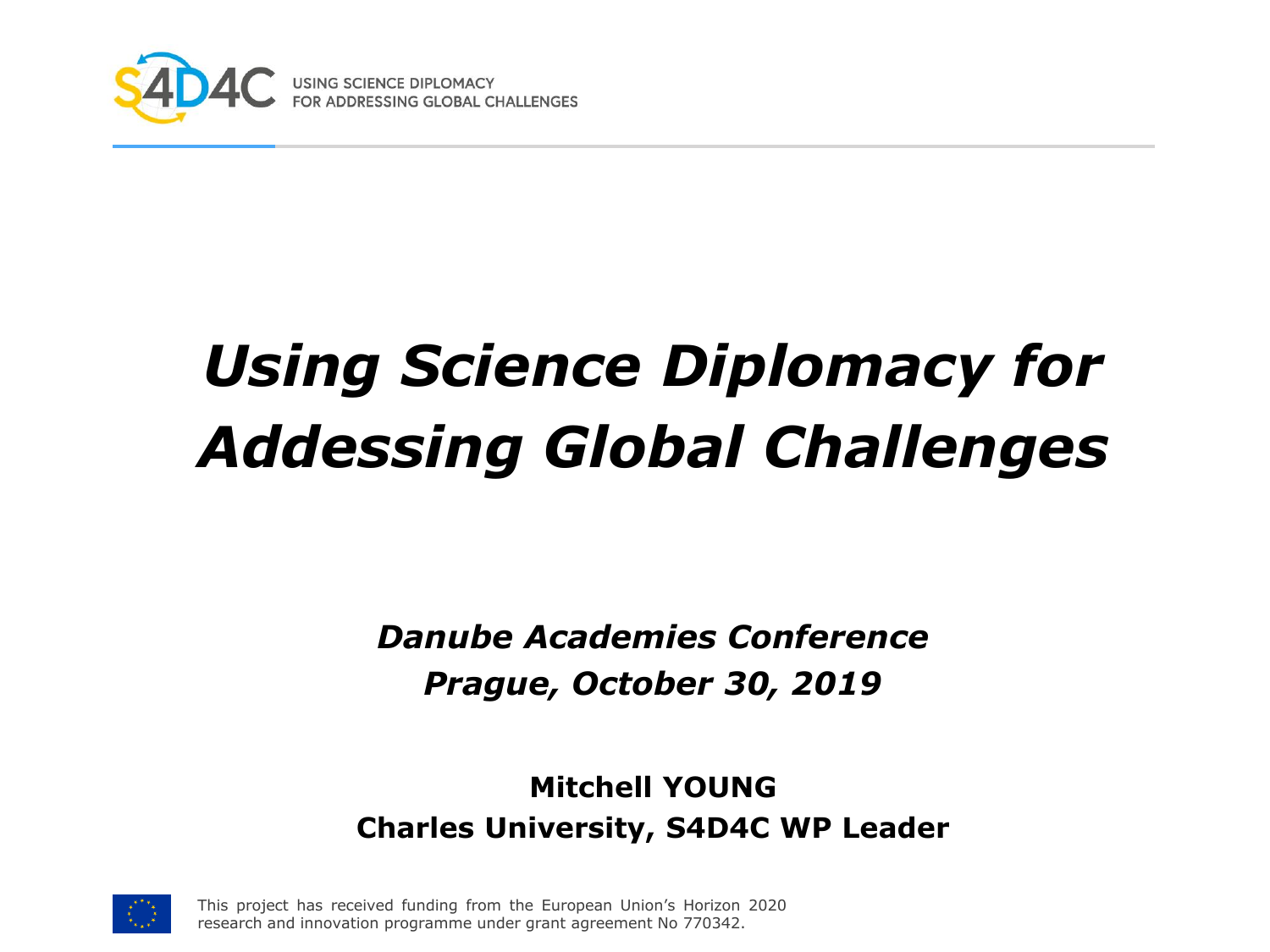

# **S4D4C Project Context/Starting Point**

- Europe is facing increasingly urgent and complex challenges, more interdependent, science-driven and global in nature.
- Addressing these challenges requires
	- coordinated multilateral efforts
	- articulation of diplomatic skills and scientific knowledge

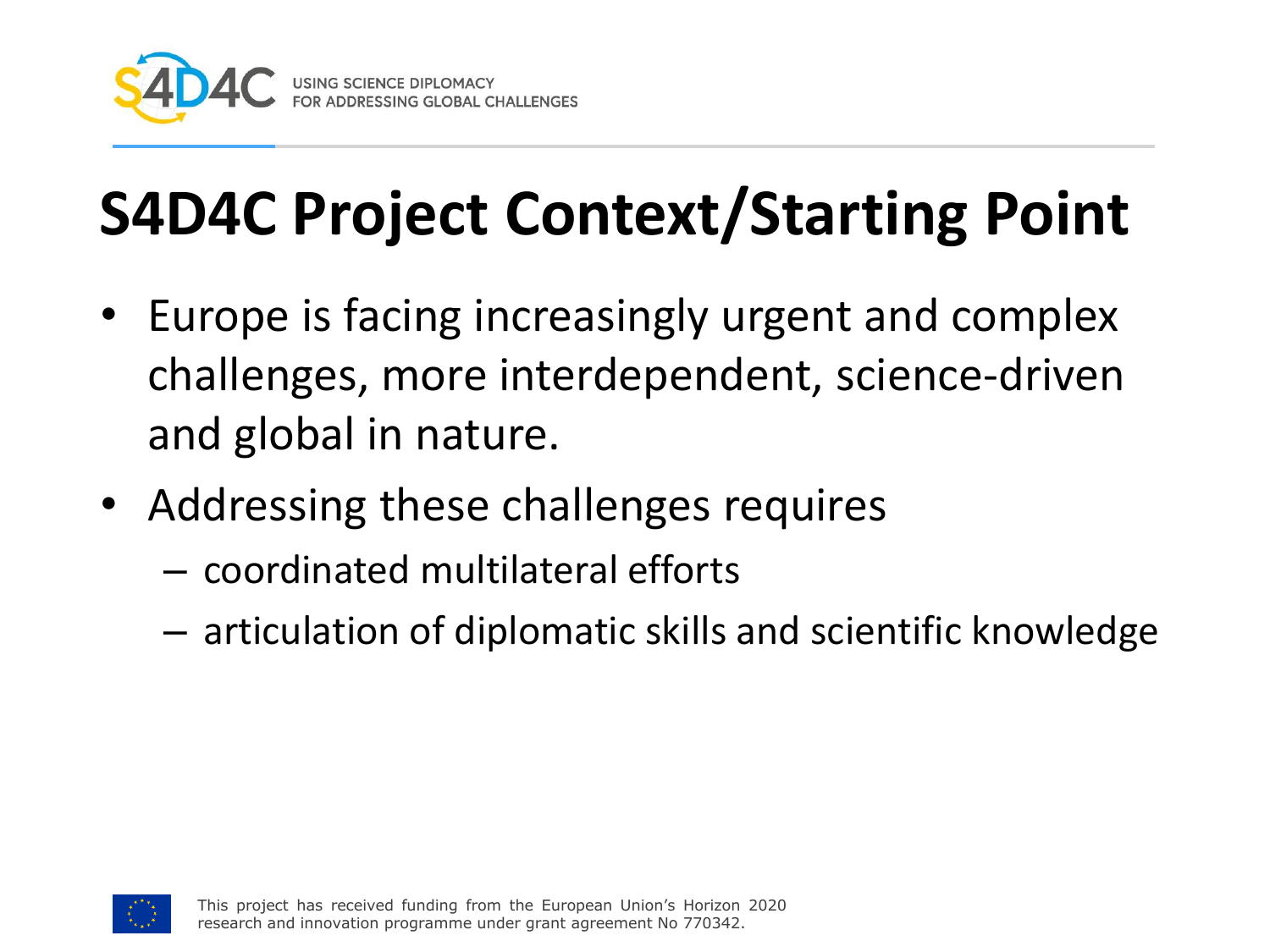

## **New Strategic Agenda (2019-2024)**

### *"The EU will use its influence to lead the response to global challenges"*

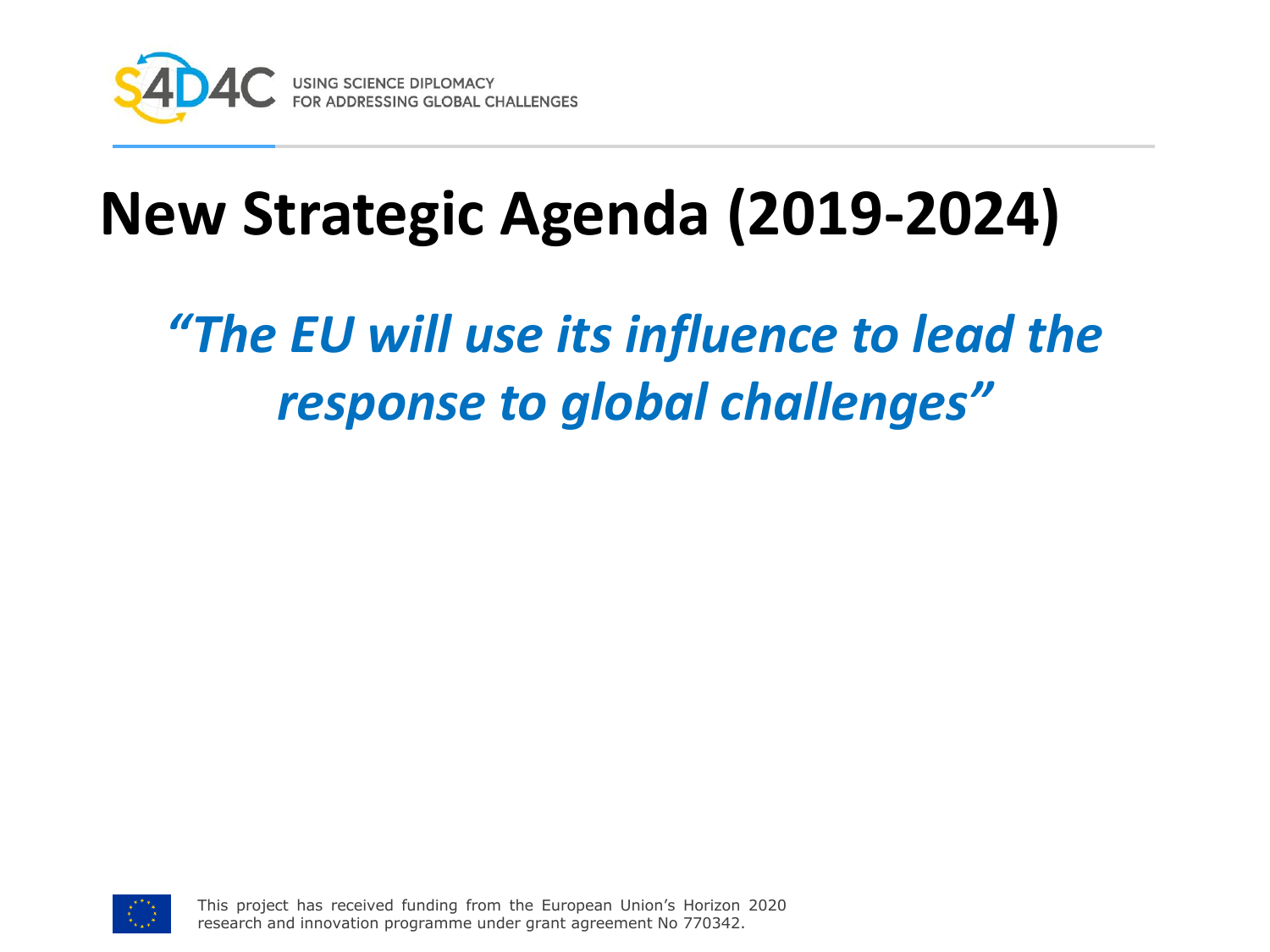



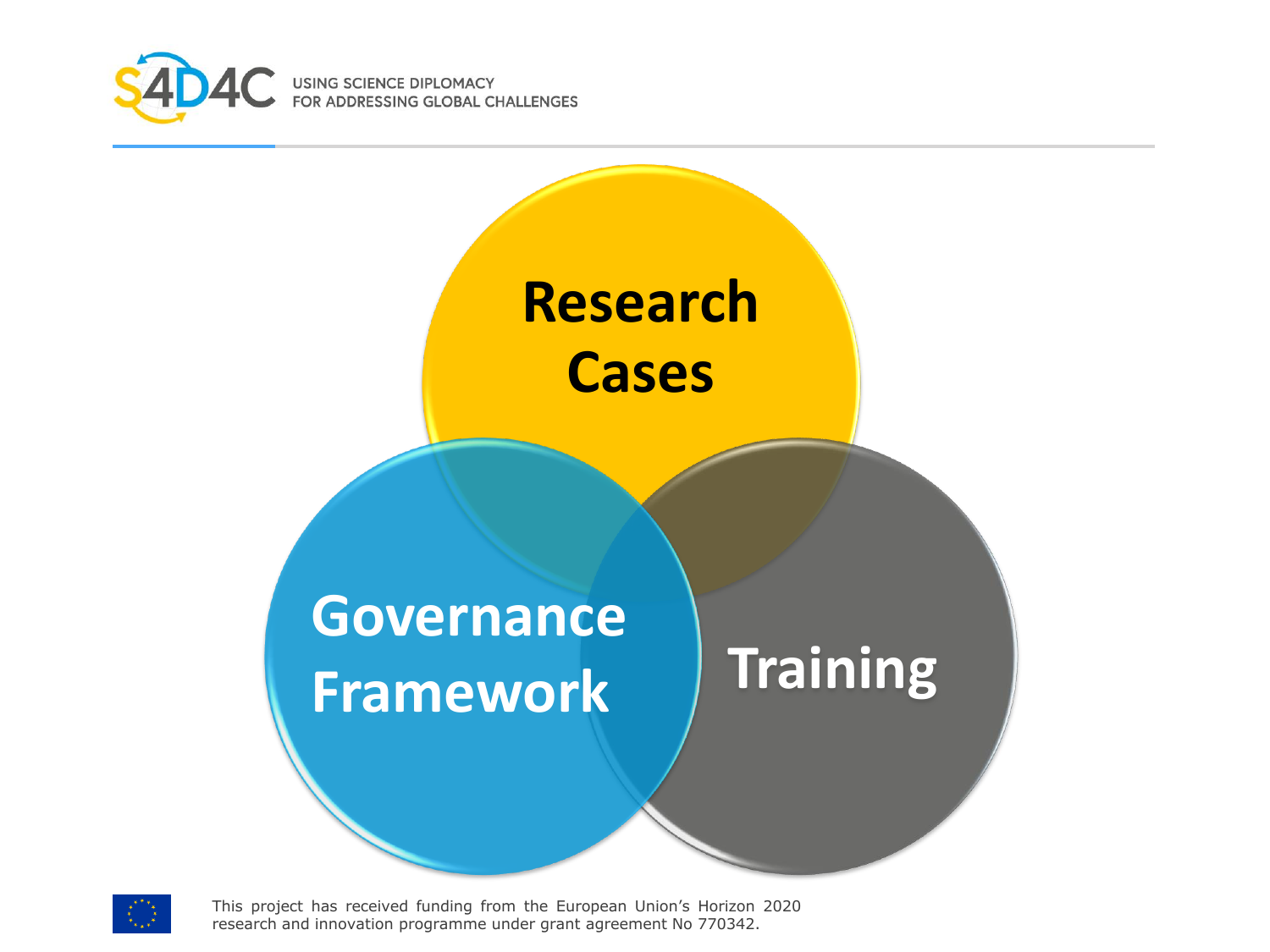

USING SCIENCE DIPLOMACY<br>FOR ADDRESSING GLOBAL CHALLENGES

| <b>PILLAR 1</b><br><b>Foreign Policy driven</b><br>(Diplomacy challenges) | <b>PILLAR 2</b><br><b>Science driven</b><br>(Science opportunities) | <b>PILLAR 3</b><br><b>European instrument</b><br>driven<br>(Coordination options) |
|---------------------------------------------------------------------------|---------------------------------------------------------------------|-----------------------------------------------------------------------------------|
| <b>Infectious diseases and</b><br>epidemic management                     | <b>EU-Africa relations in</b><br>food security                      | <b>SESAME</b>                                                                     |
| <b>Water management</b>                                                   | <b>Open science</b>                                                 | <b>International Research</b><br><b>Programming</b>                               |
| <b>Cyber-security</b>                                                     | <b>FET Flagships</b>                                                | <b>Science advising</b>                                                           |

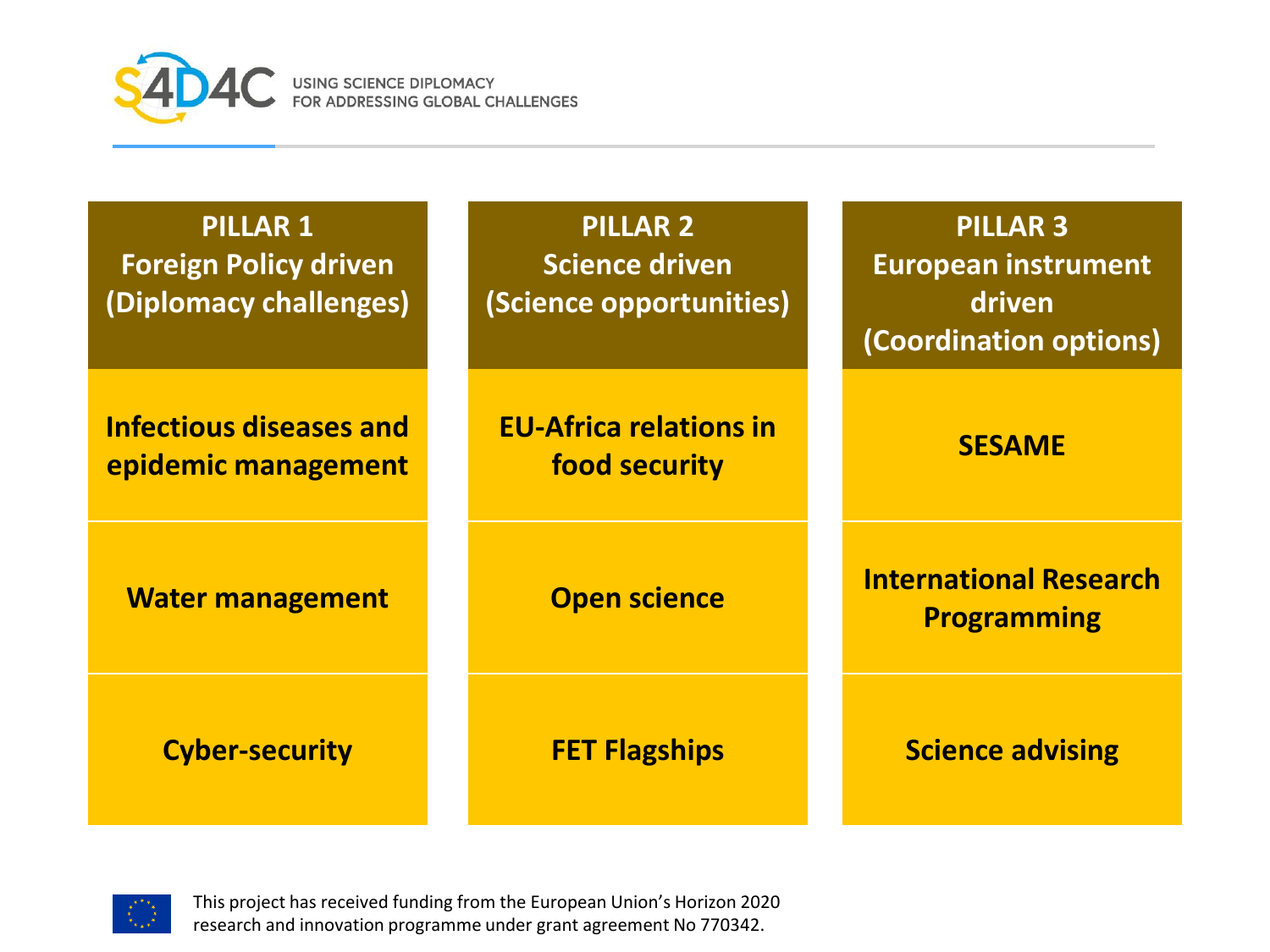

# **Preliminary observations**

- 1. Complexity of actor networks and their underlying interests, narratives and logics
- 2. Untapped importance of the humanities and social sciences
- 3. Opportunities of unintended consequences and implicit science diplomacy

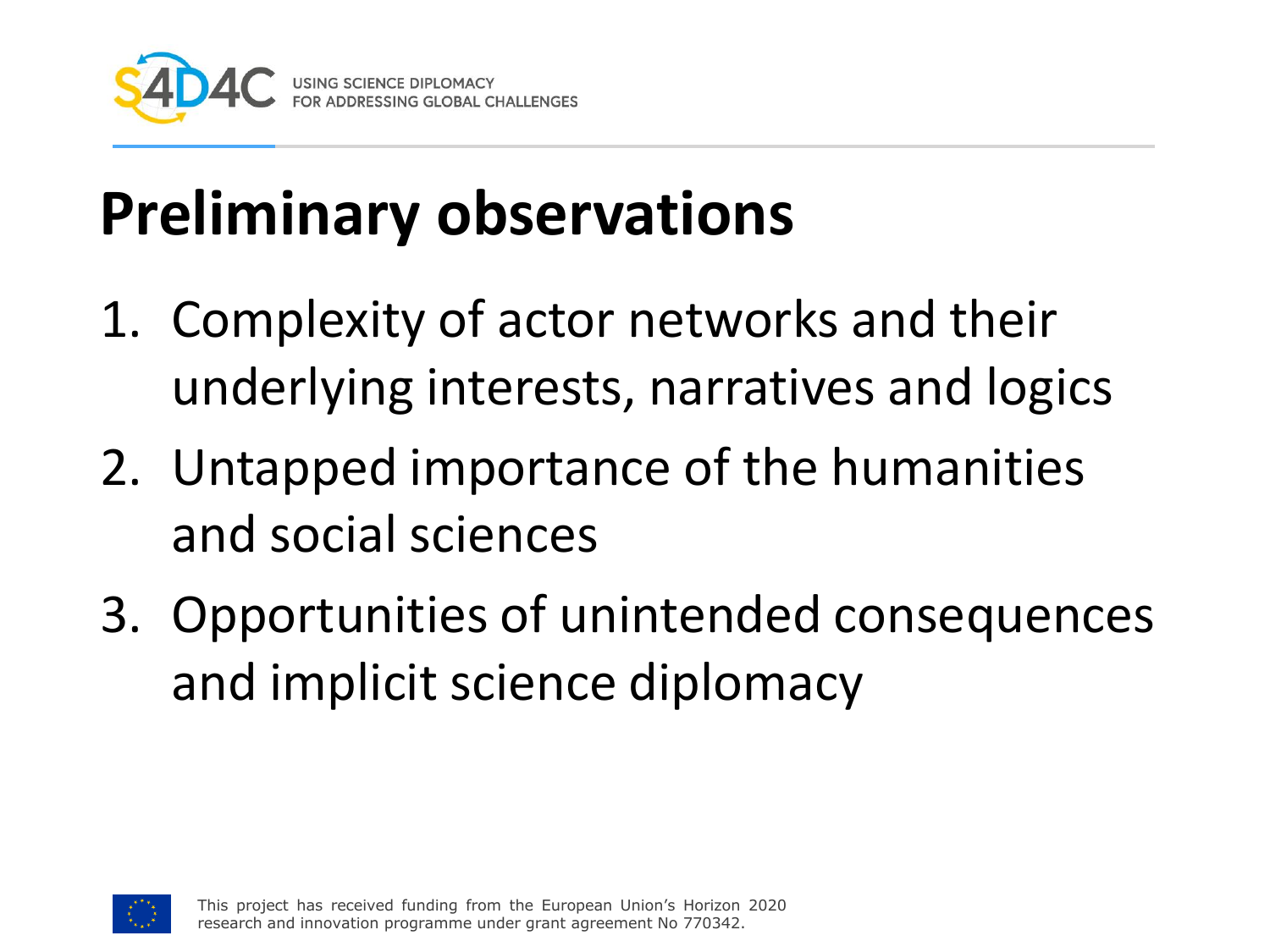

### **Terminologies of Science Diplomacy**